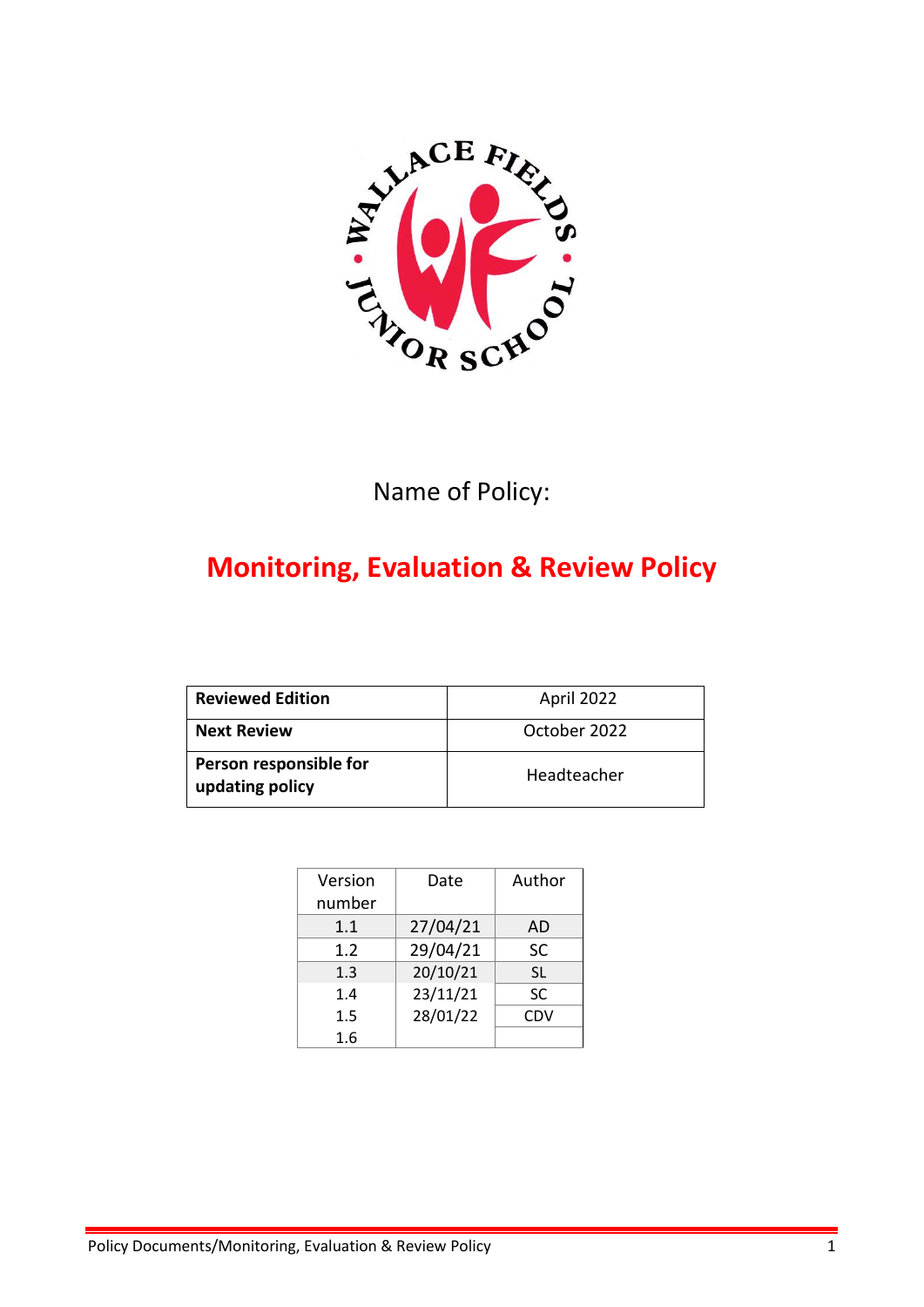# **Contents**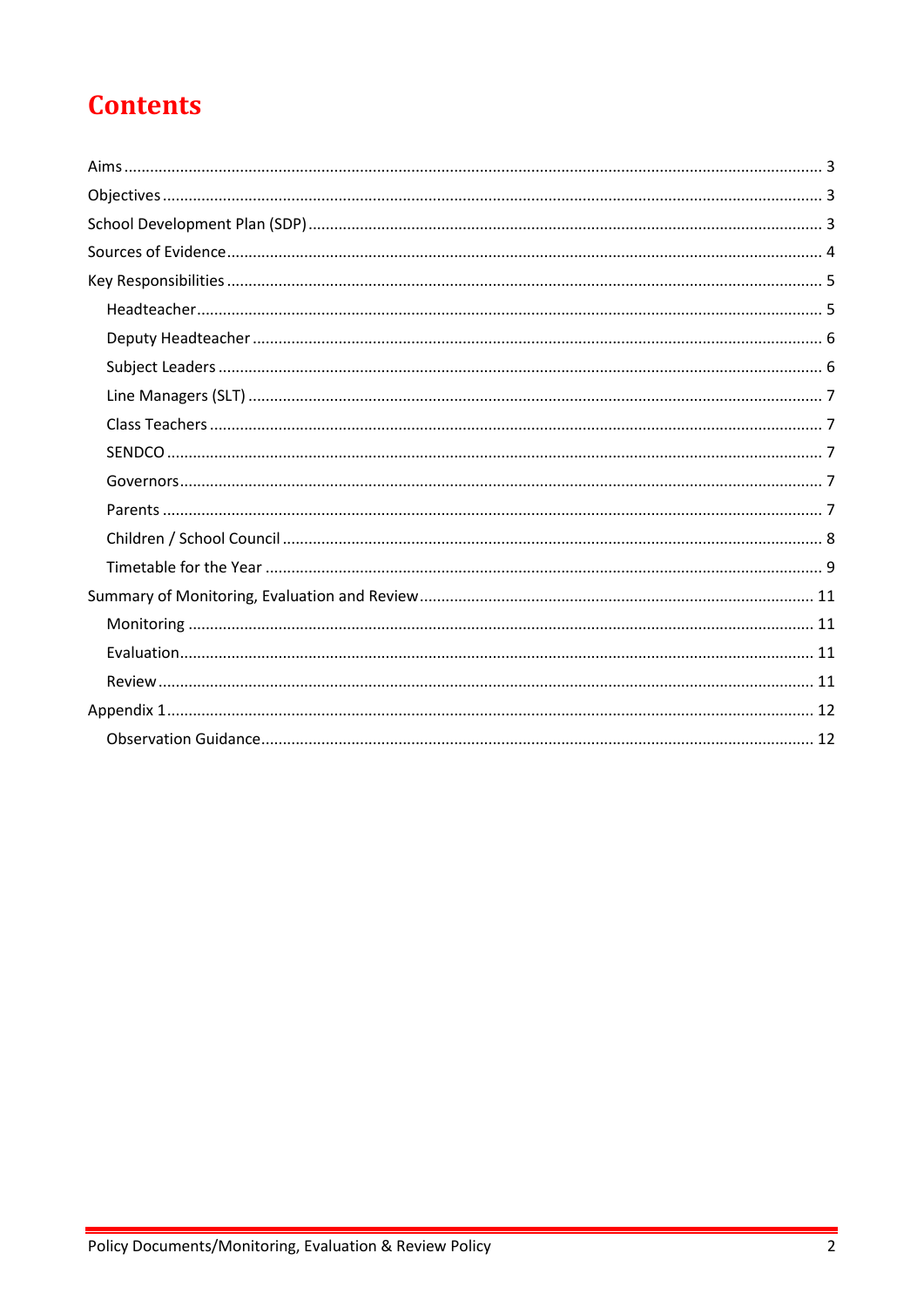# **Monitoring, Evaluation & Review Policy**

This policy underpins all the policies of the school and is a means whereby we ensure the quality of all that takes place at the school.

### <span id="page-2-0"></span>**Aims**

The overriding aim is to ensure continued school improvement through a cycle of plan, do & review (Intent/Implement/Impact). In particular:

- Enable the school community generally to support children at Wallace Fields Juniors in the preparation for adult life
- To review progress of school development priorities
- Analysing of results to support improvement in standards
- To provide information to help guide the formulation of a new school development plan
- Ensuring that the school policy and practice is implemented consistently
- Share good practice between members of staff
- Ensure the school is well led and managed at all levels.

# <span id="page-2-1"></span>**Objectives**

More specifically:

- To monitor, evaluate and review pupil progress and attainment as described in our assessment policy
- To set meaningful school and individual pupil targets on the basis of teacher assessment supported by contextual and statistical data
- To involve children and parents in the target setting process in order to give clear direction for future efforts and emphasis
- To compare results with similar schools using the Pupil Asset, Arbour & IDSR
- To evaluate school effectiveness regularly at staff meetings, each half term at an individual teacher level, on an annual basis using the results from teacher evaluations and governor evaluations, every two years from the children and parents
- To use the performance management and staff development review cycles as a productive method for supporting and developing individual members of staff (PRP / Teacher profiles)
- To support subject leaders in the monitoring of their areas through book looks, observations and support team meetings
- To ensure that every aspect of the school is managed in such a way as to bring the maximum benefits to the children's learning and achievement
- To involve the Governing Body enabling them to fulfil their role

## <span id="page-2-2"></span>**School Development Plan (SDP)**

The major vehicle for school improvement is the School Development Plan. This covers in broad terms a period running from September to July. The monitoring, evaluation and review procedure informs this plan.

The SDP is monitored at each governors' meeting. It is evaluated and reviewed each term. All subject leaders are responsible for drawing up action plans for their subjects and teams, etc. The Headteacher is responsible for the SDP. Team Leaders and Senior Leadership team (SLT) are responsible for drawing together action plans and presenting the completed document by the beginning of each academic year.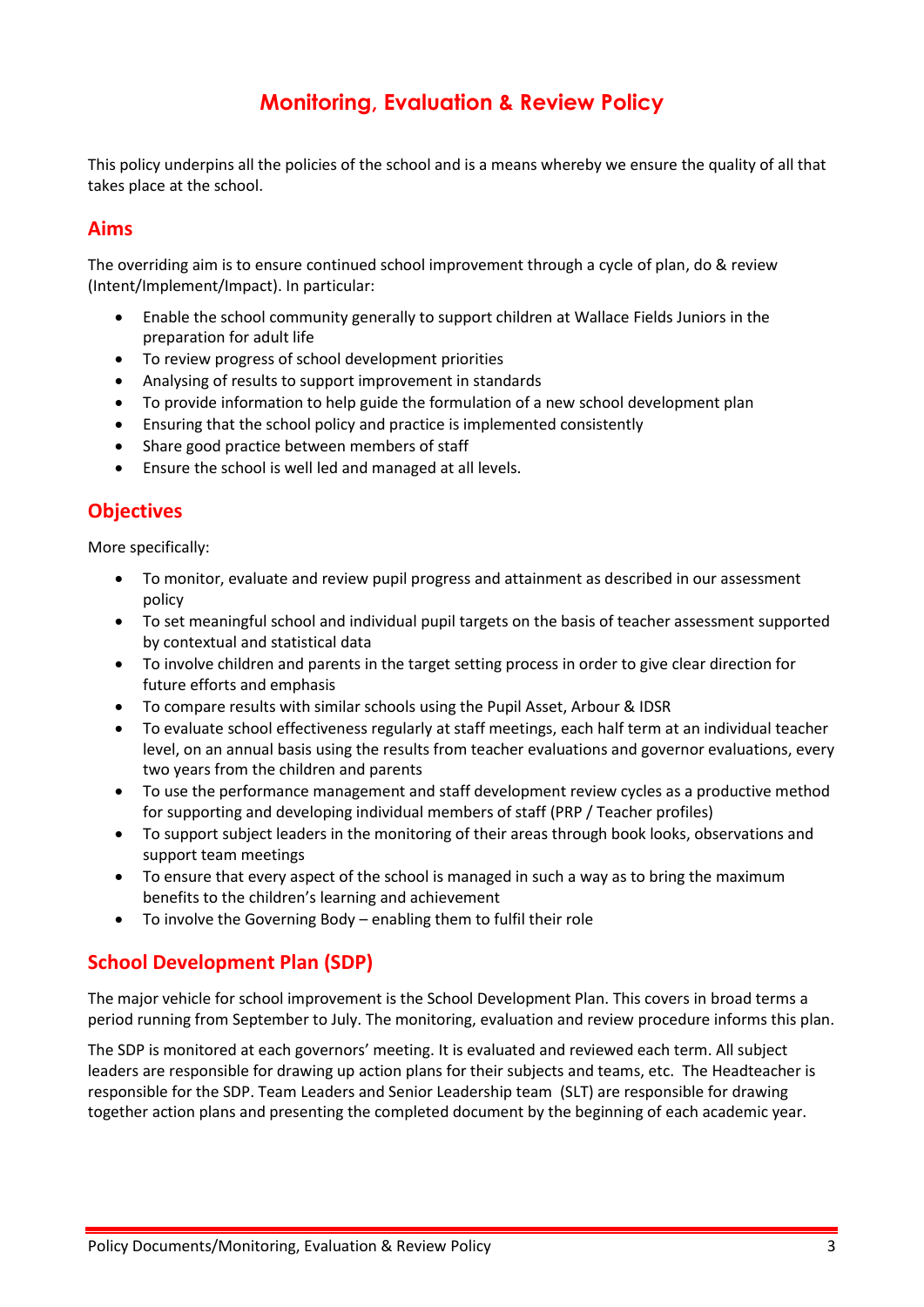# <span id="page-3-0"></span>**Sources of Evidence**

In order to monitor, evaluate and review the quality of the school, we will tap into the wealth of evidence available to us. The list indicates most, but possibly not all of the sources to hand.

| <b>Written Evidence</b>           | <b>Recorded Evidence</b>                 |
|-----------------------------------|------------------------------------------|
| Test results                      | Drawings                                 |
| <b>Baseline assessments</b>       | Photographs & presentations (PowerPoint) |
| Minutes of meetings               | Computer generated pupils' work          |
| Policies                          | Video Recordings / Tablet videos         |
| Pupils' work                      | Documents - paper & electronic           |
| Teachers' planning                | <b>External Evidence</b>                 |
| Teachers' assessment records      | OFSTED inspection report                 |
| Children's targets                | LA monitoring - Overview Partner         |
| <b>Governors Annual Report</b>    | <b>School Performance Reports (IDSR)</b> |
| Outcomes of EHCPs & support plans | <b>Financial Audit Report</b>            |
|                                   | Safeguarding Audit Report                |
| <b>Observations</b>               | <b>Questionnaires &amp; Surveys</b>      |
| Classroom observations            | Governors                                |
| Individual shadowing of child     | Parents                                  |
| Observing meetings                | Pupils                                   |
| Observing playground              | <b>Staff</b>                             |
| Governor observations             |                                          |
| Learning Walks                    | Visitors                                 |
| Interviews with                   | Reviews with                             |
| Individual children               | Pupils                                   |
| Groups of children                | <b>Teachers</b>                          |
| Individual members of staff       | Support staff                            |
| Groups of staff                   | Governors (Headteacher only)             |
|                                   |                                          |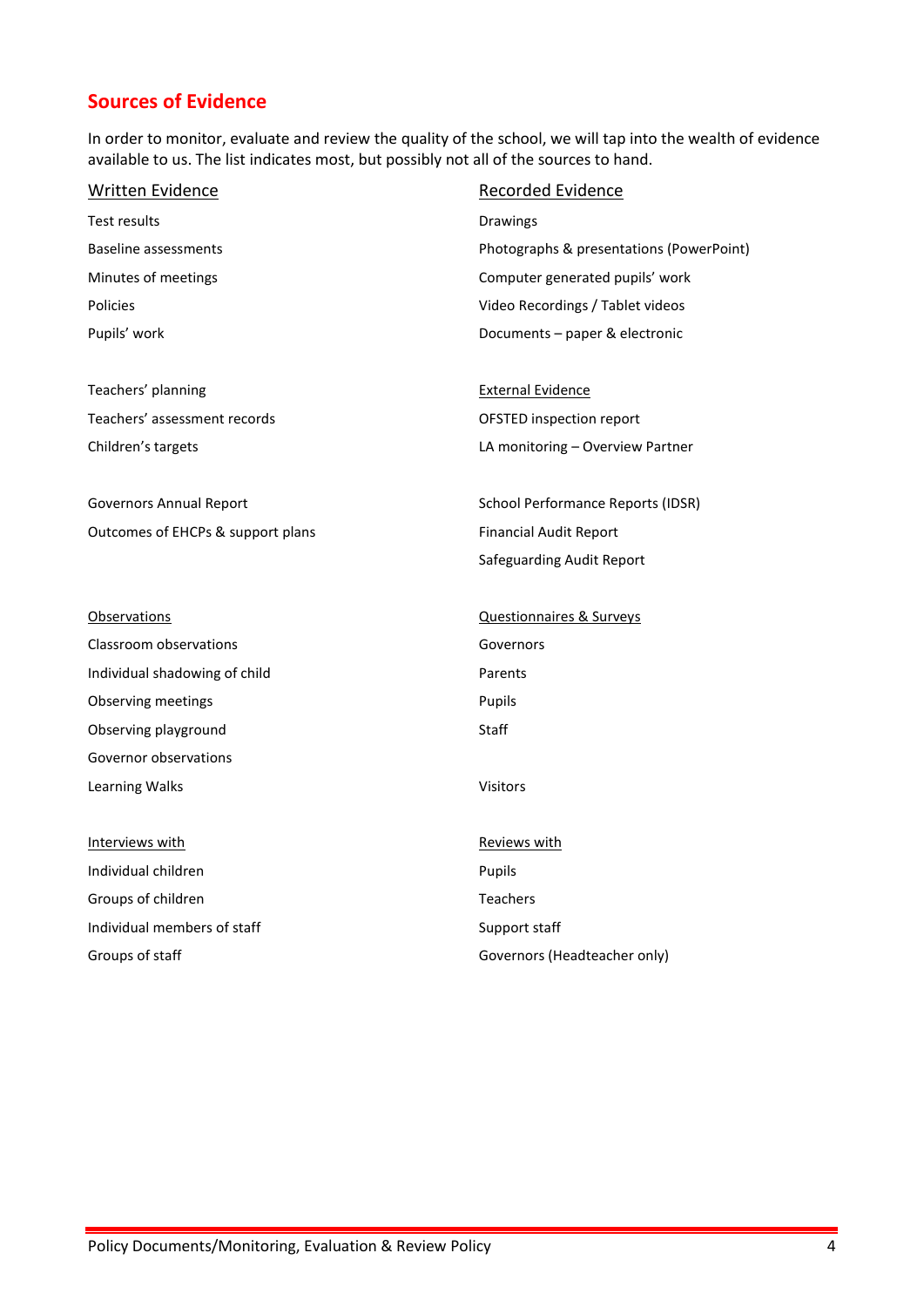# <span id="page-4-0"></span>**Key Responsibilities**

#### <span id="page-4-1"></span>**Headteacher**

| Planning                                                   | Check online of weekly planners and timetable every Thursday or<br>Friday of previous week on the OneDrive. Half-termly snapshot<br>each term by subject leads.                                                                                   |
|------------------------------------------------------------|---------------------------------------------------------------------------------------------------------------------------------------------------------------------------------------------------------------------------------------------------|
| Focus observations & Learning<br>Walks                     | Visiting classrooms. Individual feedback & any school issues to all<br>staff. Regular Learning walks with a given focus.                                                                                                                          |
| Performance management<br>observations and review meetings | To include the Headteacher, Deputy, SENDCO & School Business<br>Manager (SBM)                                                                                                                                                                     |
| Curriculum Leader meetings                                 | Discussion with subject leaders as to progress of the subject -<br>review of documentation as well as focusing on particular areas of<br>development in line with the SDP                                                                         |
| <b>Book Looks</b>                                          | Each month to see a range of work from one child in each class for<br>the purpose of encouraging, monitoring & evaluating. Feedback to<br>individual teachers as appropriate.                                                                     |
| Data Analysis                                              | Teachers and pupils generate individual targets in writing & maths<br>for all pupils in Autumn Term (maths following tests and English<br>from Grammar survey) targets following mid-year assessments<br>(Spring term) & tests in the summer term |
| Evaluations                                                | Termly evaluations to the Governors. Annual evaluations from<br>subject leads. Biennial evaluations from parents & children. Annual<br>evaluation from Governors.                                                                                 |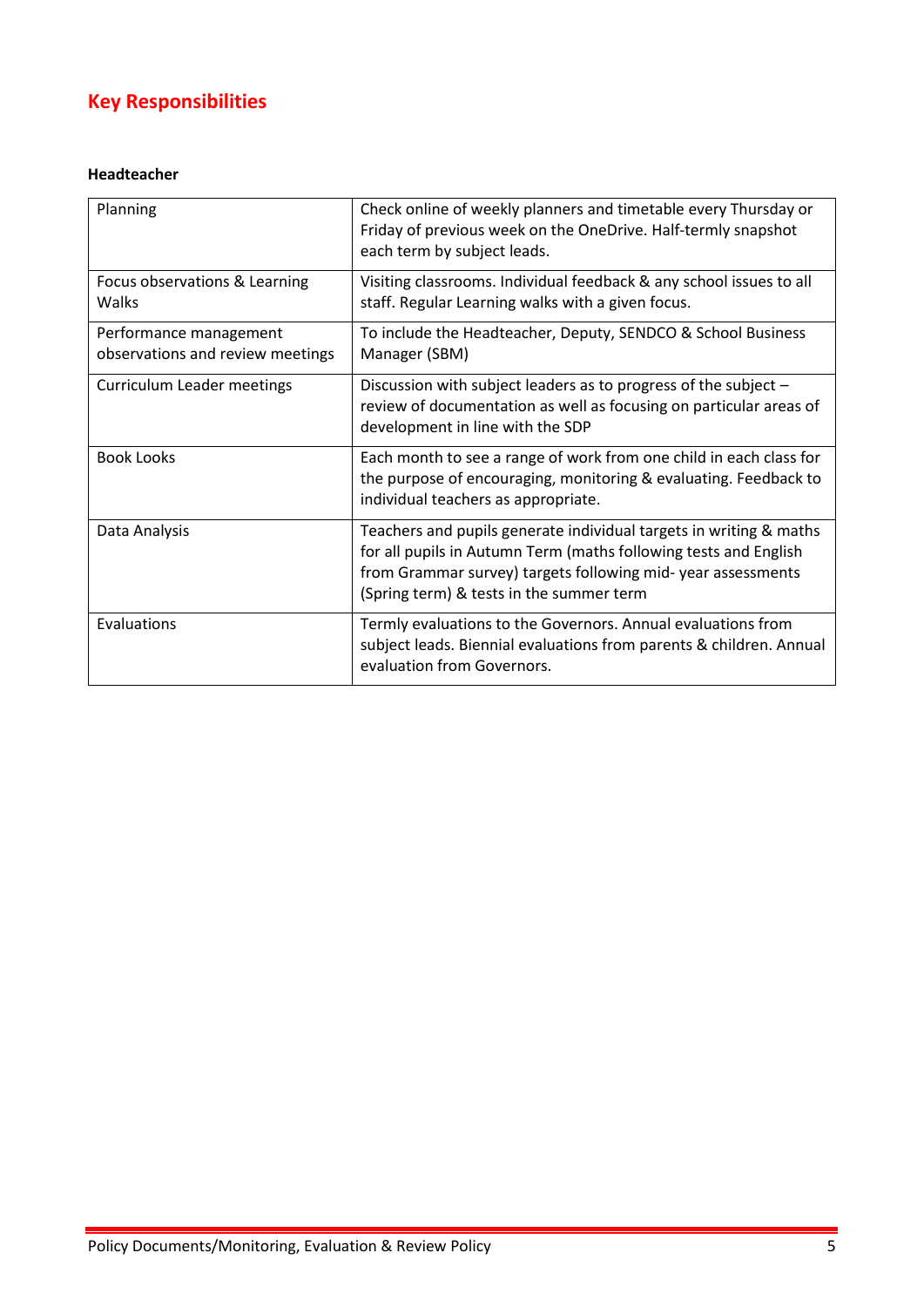### <span id="page-5-0"></span>**Deputy Headteacher**

| Planning                                                 | n/a                                                                                                                     |
|----------------------------------------------------------|-------------------------------------------------------------------------------------------------------------------------|
| Focus observations                                       | Visiting classrooms to observe                                                                                          |
| Performance Observations &<br>review meetings            | Observation of team, review meetings and target setting meetings                                                        |
| Governing body                                           | Report to the Governing body                                                                                            |
| <b>Book Looks</b>                                        | (See subject leader section)                                                                                            |
| Data Analysis                                            | Preparation for target setting through collection of assessment<br>information for sharing with Headteacher & SLT       |
| Evaluations                                              | Review performance management individual targets (PM /<br>Teacher profiles) Shared area PM file (secure)                |
| Marking                                                  | Termly check of marking and assessment across the school<br>including use of the agreed assessment system (Pupil Asset) |
| <b>Observations of NQTs</b>                              | Termly                                                                                                                  |
| Target setting discussions for NQTs                      | Termly                                                                                                                  |
| Feedback to Headteacher on NQT<br>progress observations. | Termly                                                                                                                  |

## <span id="page-5-1"></span>**Subject Leaders**

| <b>Subject Leader observations</b>                            | According to the SDP timetable – spread between year groups<br>using observation sheet- see appendices 1 & 2                                                                                                                |
|---------------------------------------------------------------|-----------------------------------------------------------------------------------------------------------------------------------------------------------------------------------------------------------------------------|
| <b>Staff Meetings</b>                                         | Discussion, planning, auditing & feedback in relation to practice<br>across year groups and subject updates                                                                                                                 |
| Assessment                                                    | Copies of completed assessments copied to subject leader from<br>observer to enable them to keep an overview of standards &<br>monitor progress                                                                             |
| Evaluations of progression maps                               | Reviewed annually and updated on website                                                                                                                                                                                    |
| Book looks & planning                                         | Studying samples of work from three targeted children from each<br>class to check coverage, differentiation, progress and presentation.<br>Report sheets kept in own subject file in PM file online (shared<br>area secure) |
| Core subject leaders analysis of<br>National Test Data (SATs) | Annual analysis of National Test results (SATs)& summative test<br>results when appropriate                                                                                                                                 |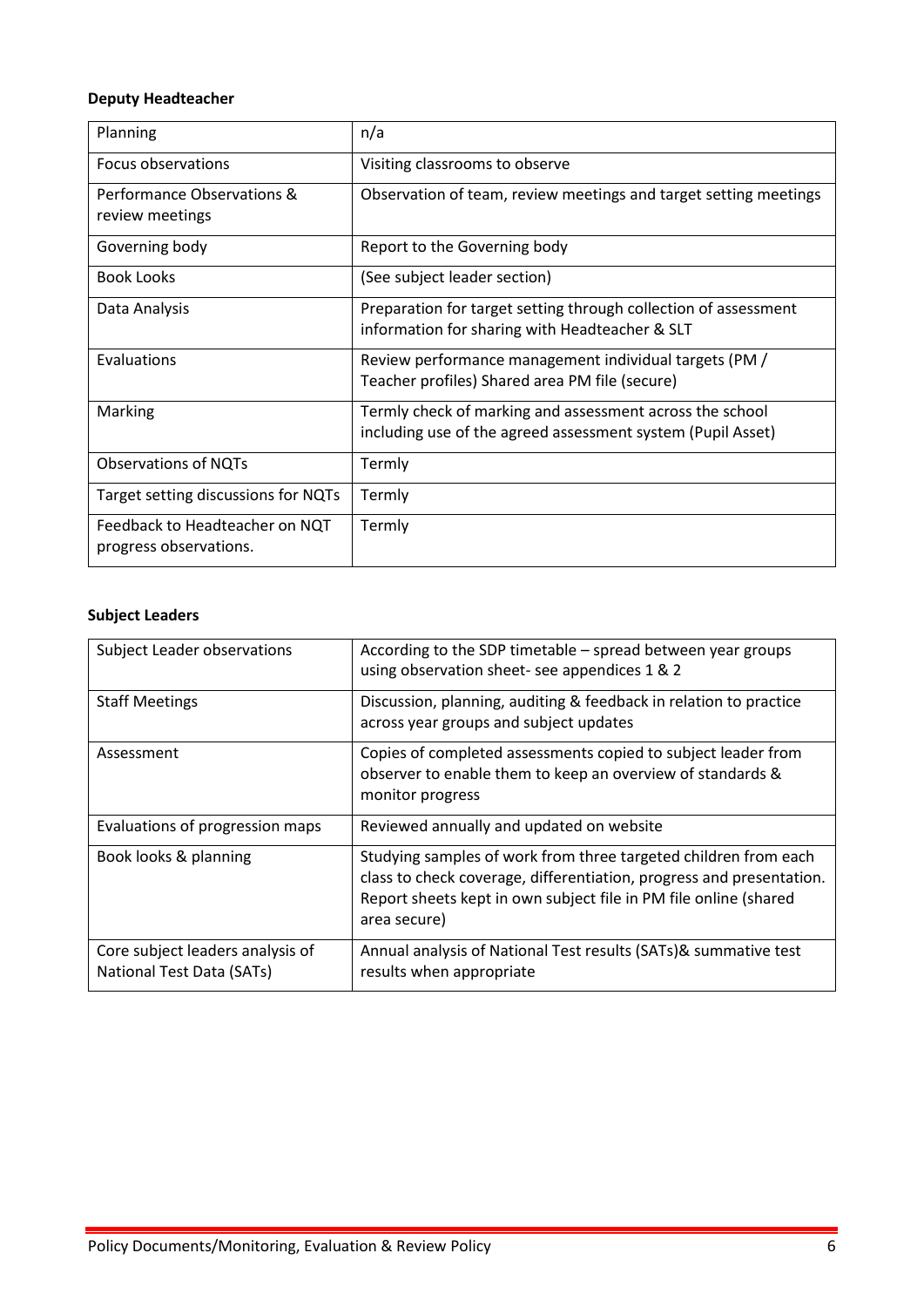## <span id="page-6-0"></span>**Line Managers (SLT)**

| <b>Meetings</b>        | Weekly Senior Leadership Team (SLT) meetings- Line managers<br>who are SLT only           |
|------------------------|-------------------------------------------------------------------------------------------|
| Setting targets        | Set targets for future                                                                    |
| Classroom observations | Carry out subject specific observations and general observation of<br>their managed staff |
| <b>Reviews</b>         | Subject leader review                                                                     |

#### <span id="page-6-1"></span>**Class Teachers**

| <b>Teaching Assistants</b><br>& HLTAS | Regular review to discuss & negotiate role within and outside of<br>the classroom                                                                  |
|---------------------------------------|----------------------------------------------------------------------------------------------------------------------------------------------------|
| Supply of information                 | To provide books and assessment information as requested                                                                                           |
| Assessment                            | To maintain teacher assessments in line with school policy                                                                                         |
| Targets                               | Pupils to generate individual targets for writing & maths. Teachers<br>to check these and feedback to parents in Parents' evenings and<br>reports. |

#### <span id="page-6-2"></span>**SENDCO**

| All children on SEN register | Ensure class teachers write EHCP and SEN support plans                             |
|------------------------------|------------------------------------------------------------------------------------|
| Statemented children         | Organise EHCP and SEND support                                                     |
| Whole school                 | Update and maintain provision map and support                                      |
| Governors                    | Liaise with the Governor for SEN and produce a termly SEND report<br>to governors. |

#### <span id="page-6-3"></span>**Governors**

| Governing body review of subjects                    | Attendance by subject leaders as invited or required for discussion<br>of planning, progress and standards |
|------------------------------------------------------|------------------------------------------------------------------------------------------------------------|
| Observation schedule by English &<br>Maths governors | Observing to an agreed focus and following the code of conduct                                             |
| Observation by governors                             | Governors into School weeks and random visits welcomed and<br>encouraged.                                  |
| Monitoring by the Governing body                     | Receive a progress report following year assessments including the<br>National Test Results (SATs)         |

#### <span id="page-6-4"></span>**Parents**

| Monitoring of own child's work | Termly consultation evenings/reports     |
|--------------------------------|------------------------------------------|
|                                | Receive annual report in the summer term |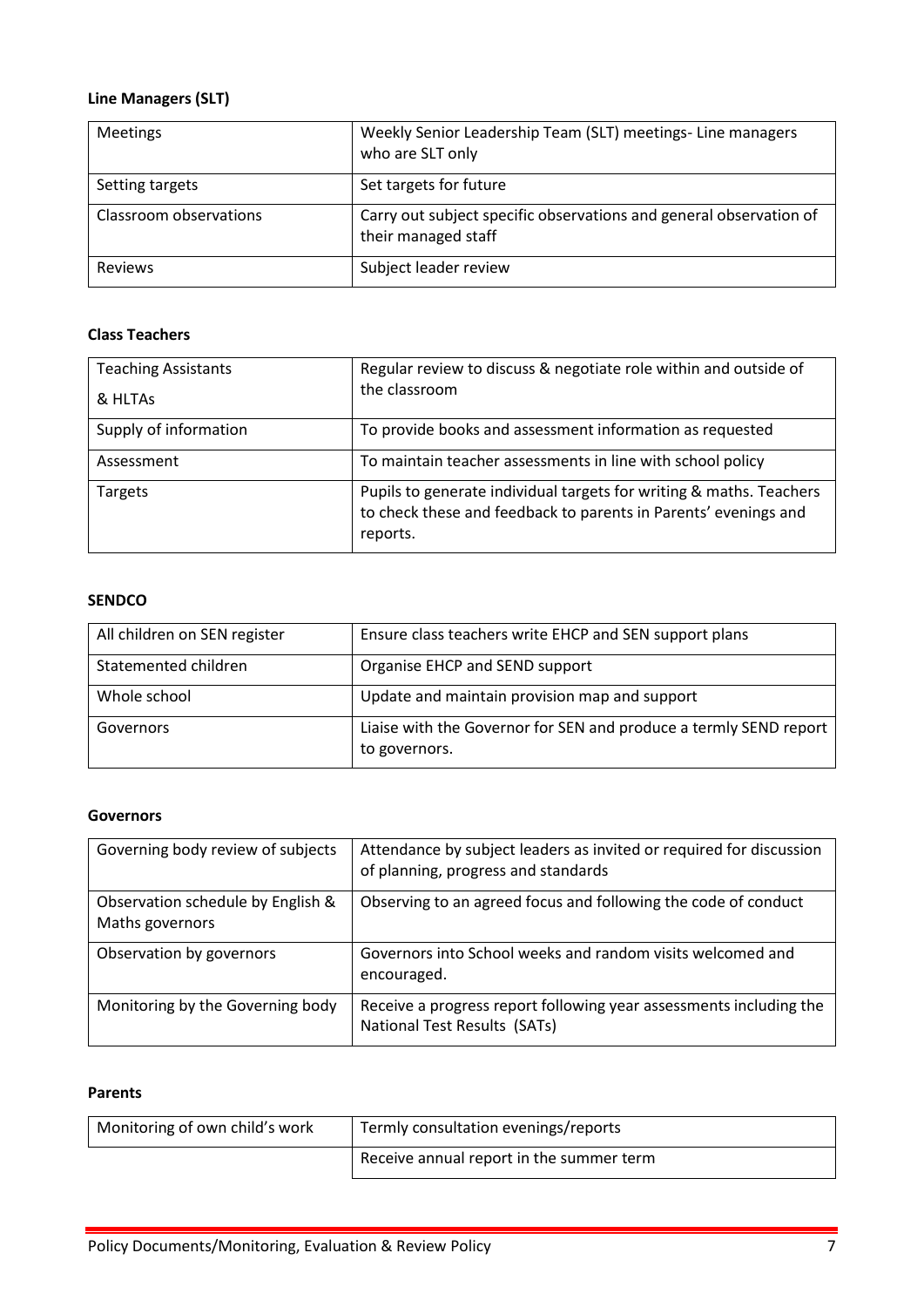## <span id="page-7-0"></span>**Children / School Council**

| Monitoring effectiveness of school | Pupil voice questionnaires                                                                          |
|------------------------------------|-----------------------------------------------------------------------------------------------------|
| Ensuring pupil voice               | Regular (monthly) School Council meetings.                                                          |
|                                    | School councillors review and discuss issues raised at school<br>council.                           |
|                                    | HT reports to governors' key changes implemented by school<br>council.                              |
|                                    | School Council minutes sent to FGB and CTs. Copy to all councillors<br>including next meeting date. |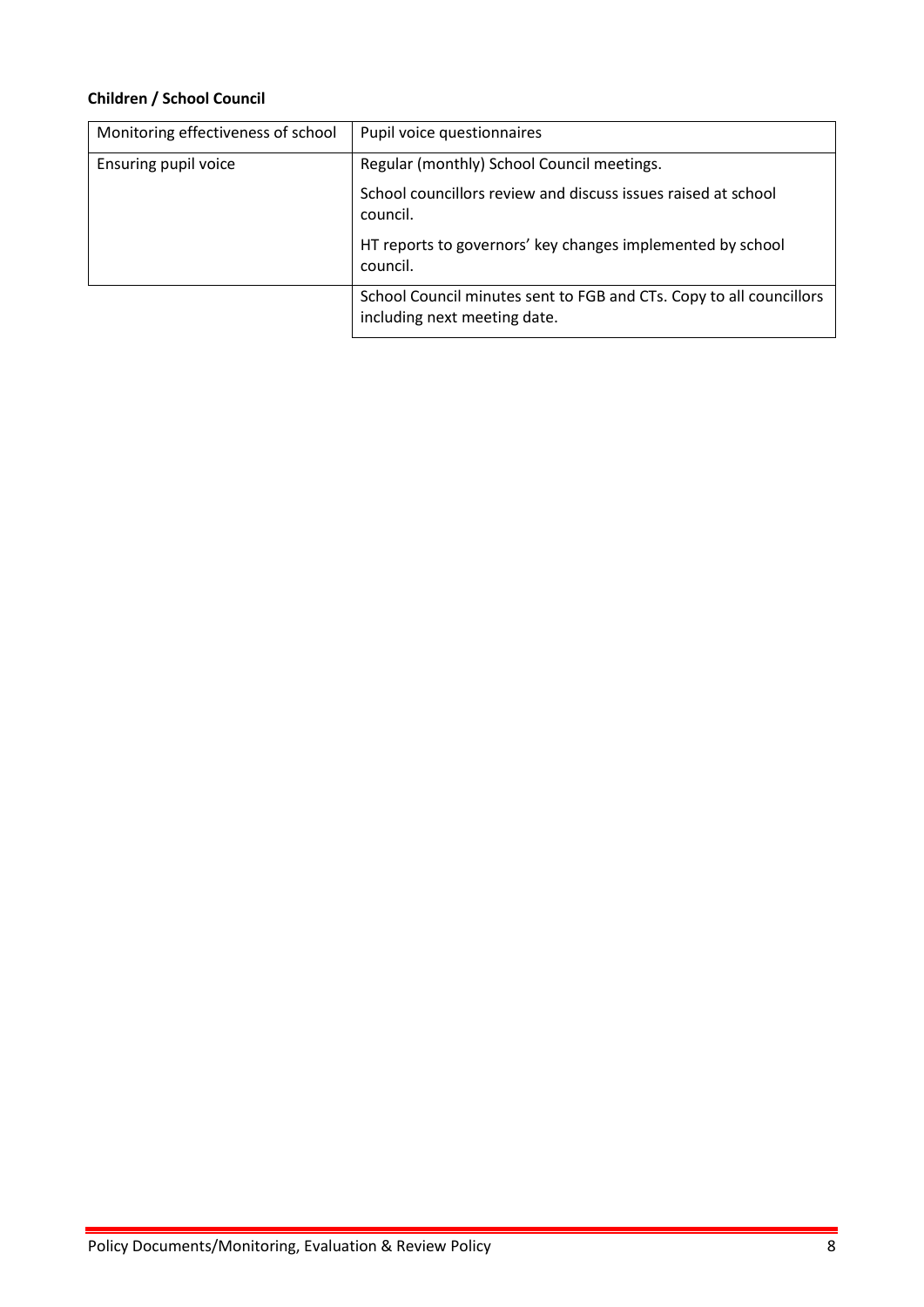<span id="page-8-0"></span>**Timetable for the Year**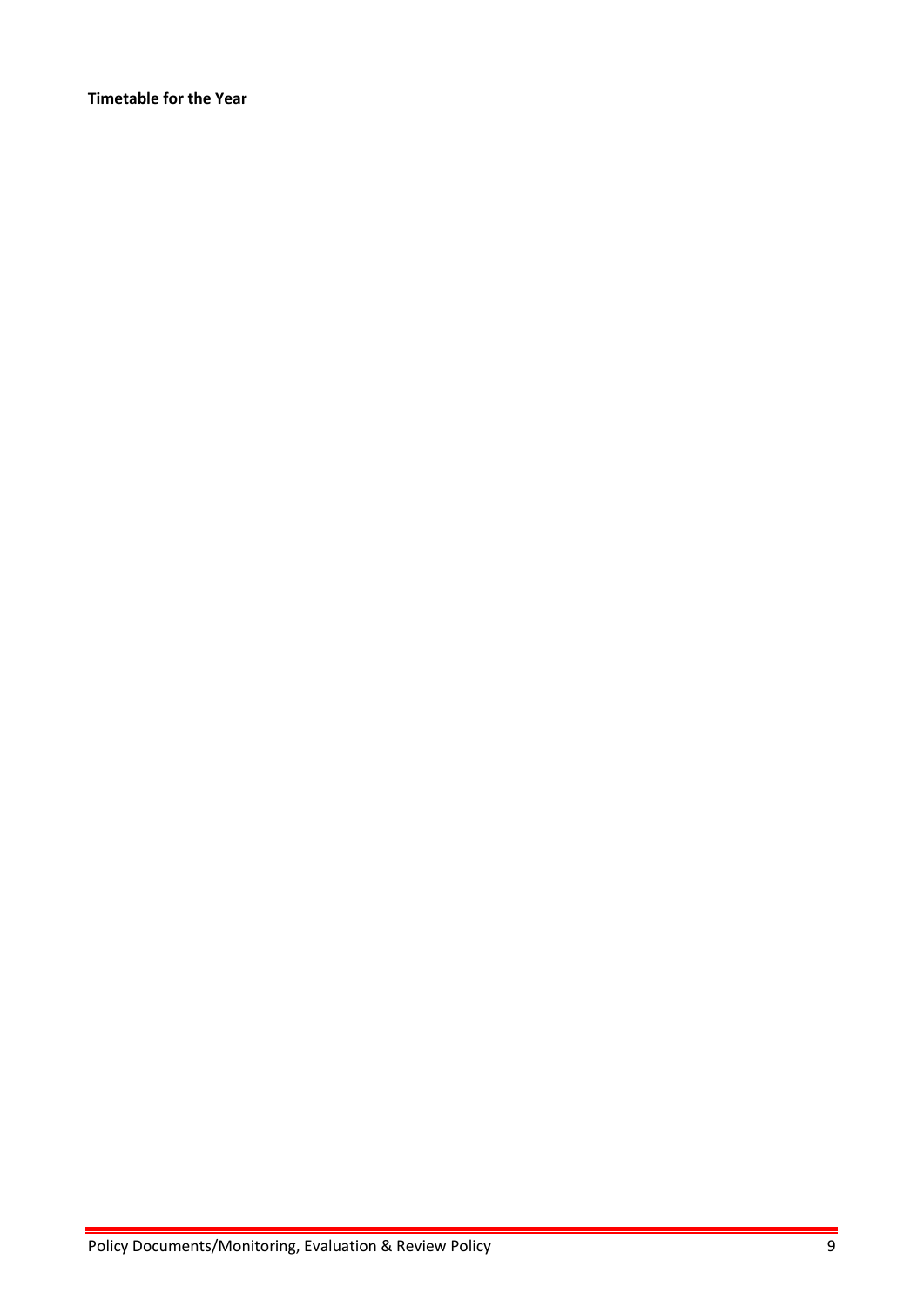|                 | Review teaching & learning policy with staff<br>٠                                  |                                        |
|-----------------|------------------------------------------------------------------------------------|----------------------------------------|
|                 | Review success of last year                                                        |                                        |
|                 | Set school targets for the year                                                    |                                        |
| September       | SDP presented and agreed                                                           |                                        |
|                 | <b>School Council meet</b><br>$\blacksquare$                                       |                                        |
|                 | <b>Class welcome meetings</b><br>٠                                                 | <b>Throughout the Year</b>             |
|                 | SDP key priorities revised and set.<br>٠                                           | Headteacher checks teachers,           |
|                 | Meet with Overview Partner (LA) to analyse data<br>٠                               | weekly planning -alongside             |
|                 | <b>Set targets with Governors</b><br>٠                                             | pupils books & individual              |
|                 | Assessments- all year groups                                                       | teacher.                               |
| <b>October</b>  | <b>Teachers performance reviews</b>                                                |                                        |
|                 | <b>Support staff annual reviews</b>                                                | <b>Each fortnight Headteacher</b>      |
|                 | <b>Class tea parties</b>                                                           | looks at and discusses the             |
|                 | <b>School Council meet</b><br>٠                                                    | work with one child from               |
|                 | ASP / Data Dashboard/Pupil Asset<br>٠                                              | each class, feeding back to            |
|                 | <b>Address SDP priorities</b><br>٠                                                 | teachers as appropriate.               |
|                 | Summative assessment test - all year groups<br>٠                                   | Visiting governor each month           |
| <b>November</b> | <b>Parent consultations</b>                                                        | to focus on an aspect of the           |
|                 | <b>Prospective parent visits</b><br>٠                                              | teaching & learning policy or          |
|                 | Pupils generate targets for writing and maths<br>٠                                 | on a curriculum area. Covid            |
|                 | Deputy to monitor assessment<br>٠                                                  | virtual learning walks, online         |
|                 | <b>School Council meet</b><br>٠                                                    | classrooms.                            |
|                 | <b>Address SDP priorities</b><br>٠                                                 | <b>Headteacher monitors</b>            |
| <b>December</b> | Encourage subject leader pupil interviews and audit<br>п                           | delivery of teaching &                 |
|                 | <b>School Council meet</b><br>$\blacksquare$                                       | learning in each class at least        |
|                 |                                                                                    | once per term.                         |
|                 | Assessments of all year groups<br>٠<br><b>Review of SDP</b><br>$\blacksquare$      |                                        |
| January         | Prepare priorities for the budget                                                  | <b>Subject Leaders scrutinise</b>      |
|                 | <b>School Council meet</b>                                                         | work from three children in            |
|                 |                                                                                    | each class in SLT.                     |
|                 |                                                                                    | Parents have the opportunity           |
| <b>February</b> | Pupils' targets following assessments in maths<br>٠                                | to look at their children's            |
|                 | <b>School Council meet</b>                                                         | work each term. (Non Covid             |
|                 | Summative tests- all year groups<br>٠                                              | year only).                            |
|                 | <b>Parents consultations (Parents' Evenings)</b><br>٠                              | <b>Headteacher &amp; School</b>        |
| March           | <b>Governors agree initial budget</b><br>٠                                         | <b>Business Manager monitor</b>        |
|                 | Interim performance management reviews<br>٠<br>٠                                   | the school budget each                 |
|                 | Interim performance reviews<br><b>School Council meet</b><br>$\blacksquare$        | month.                                 |
|                 | <b>Review SDP priorities</b><br>٠                                                  |                                        |
| <b>April</b>    | <b>Budget agreed</b><br>٠                                                          | <b>Senior Leadership Team (SLT)</b>    |
|                 | <b>School Council meet</b><br>٠                                                    | meet once per week.                    |
|                 |                                                                                    | <b>SENDCO &amp; Deputy meet with</b>   |
| May             | <b>KS 2 National Tests</b><br>٠                                                    | <b>Teaching Assistants and</b>         |
|                 | Summative tests in Years 3, 4 & 5<br>٠                                             | <b>HTLAs each week.</b>                |
|                 | <b>School Council meet</b><br>$\blacksquare$                                       |                                        |
| June            | <b>Budget fixed</b><br>٠                                                           | <b>Weekly staff meeting</b>            |
|                 | <b>School Council meet</b><br>٠                                                    | scheduled.                             |
|                 | Annual children's reports to parents<br>٠                                          | <b>Full Governors meeting each</b>     |
|                 | <b>Open evening</b><br>٠                                                           | term.                                  |
|                 | <b>Identify SDP priorities</b><br>٠                                                | Finance, Premises, Staffing,           |
| July            | Interim review of National Tests (SATs) data and teacher<br>٠                      | <b>Curriculum &amp; Strategy &amp;</b> |
|                 | assessments and identification of strengths and                                    | Planning meet each term.               |
|                 | weaknesses.<br>٠                                                                   |                                        |
|                 | <b>Progression maps reviewed</b><br><b>Headteacher PM review by governors</b><br>٠ |                                        |
|                 | <b>School Council meet</b><br>٠                                                    |                                        |
|                 | <b>Redraft SDP</b><br>٠                                                            |                                        |
| <b>August</b>   |                                                                                    |                                        |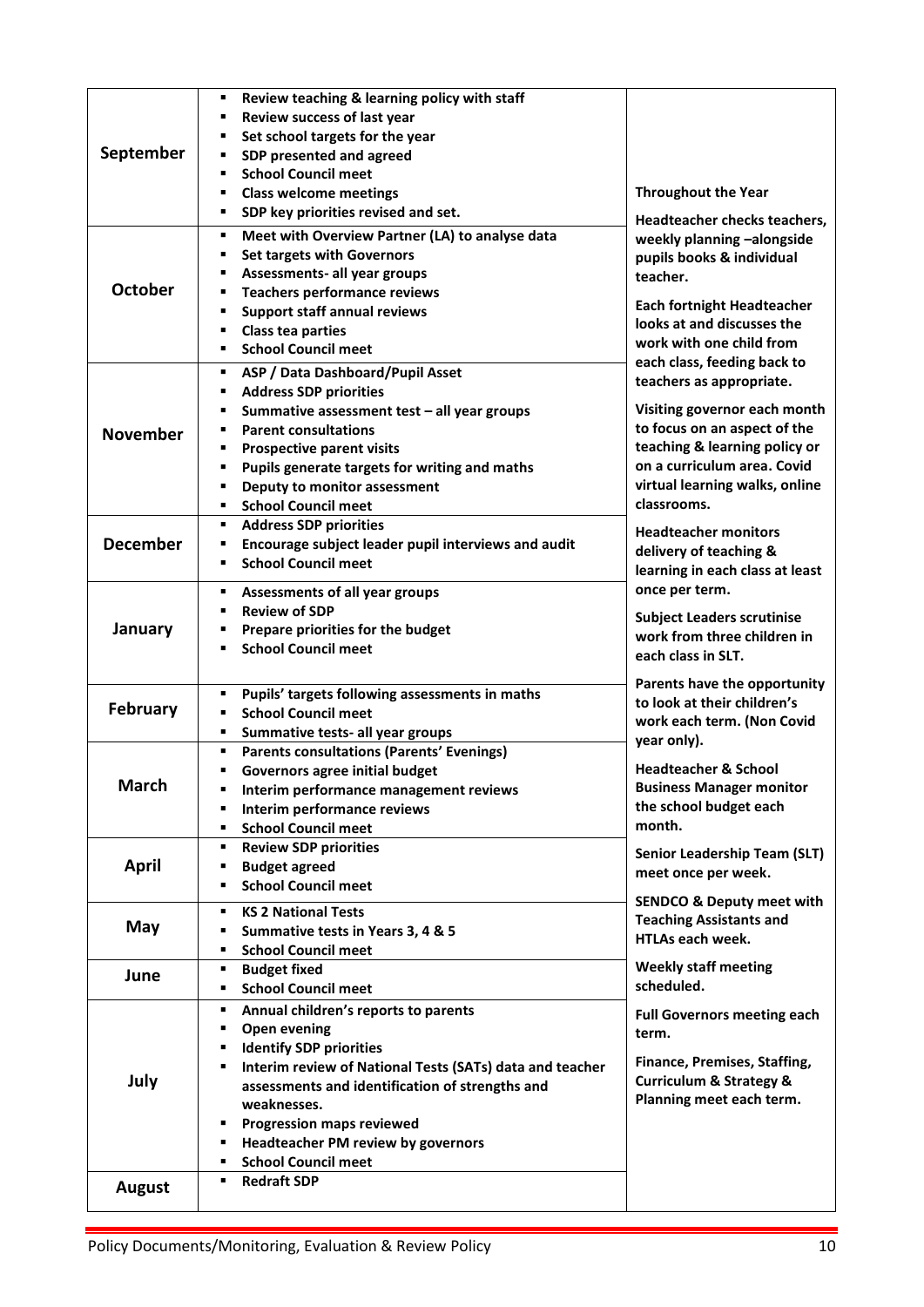# <span id="page-10-0"></span>**Summary of Monitoring, Evaluation and Review**

#### <span id="page-10-1"></span>**Monitoring**

- Of planning by Head, Deputy, SLT & Subject Leaders
- Classroom observations by Head, Deputy, Subject Leaders & Governors
- Of children's work by teacher's Head & Subject Leaders and Peers
- Of children's work by parents (parents' evenings)
- Of assessment by Head, Deputy & Governors
- Of data by Head, Deputy, Subject Leaders, Governors
- Of Head's performance by the Governors and SIP (Inc. Chair of Governors)
- Of teaching performance by Head & Subject Leaders
- Of support staff performance by Head, SENDCO & School Business Manager (SBM)
- Of the School Development Plan by the Head, Governors & Deputy
- Of Health & Safety by the Head, Governors & Caretaker
- Of Finance by the Head, School Business Manager (SBM) & Governors
- Of Premises by Head, Caretaker & Governors

#### <span id="page-10-2"></span>**Evaluation**

- Of children's work by Teachers, Subject Leaders & parents
- Of pupil progress by Head & Deputy, Maths & English Leaders

#### <span id="page-10-3"></span>**Review**

- Of teaching & learning by Headteacher, Deputy Head & Subject Leaders
- Of the curriculum by the Head, Deputy Head, Subject Leader & and SLT
- Of the Head's performance by the Governors
- Of support staff by the Head, SENDCO & School Business Manager (SBM)
- Of teaching performance by the Head & Subject Leaders
- Of the long term premises needs by the Head, Caretaker & Governors
- Of the long term financial needs by the Head, School Business Manager (SBM) & Governors

In deciding upon regular formal monitoring mechanisms, it is important to select strategies that are effective. For example, taking in samples of children's work across a year group or school for scrutiny by curriculum leaders is often a superficial exercise. Without the teacher present and the corresponding weekly plan, sampled work can have too many missing factors for any worthwhile or rigorous judgement to be made. Combining monitoring mechanisms makes monitoring more satisfying and effective because the links can be made between planning, subsequent learning, work products and targets.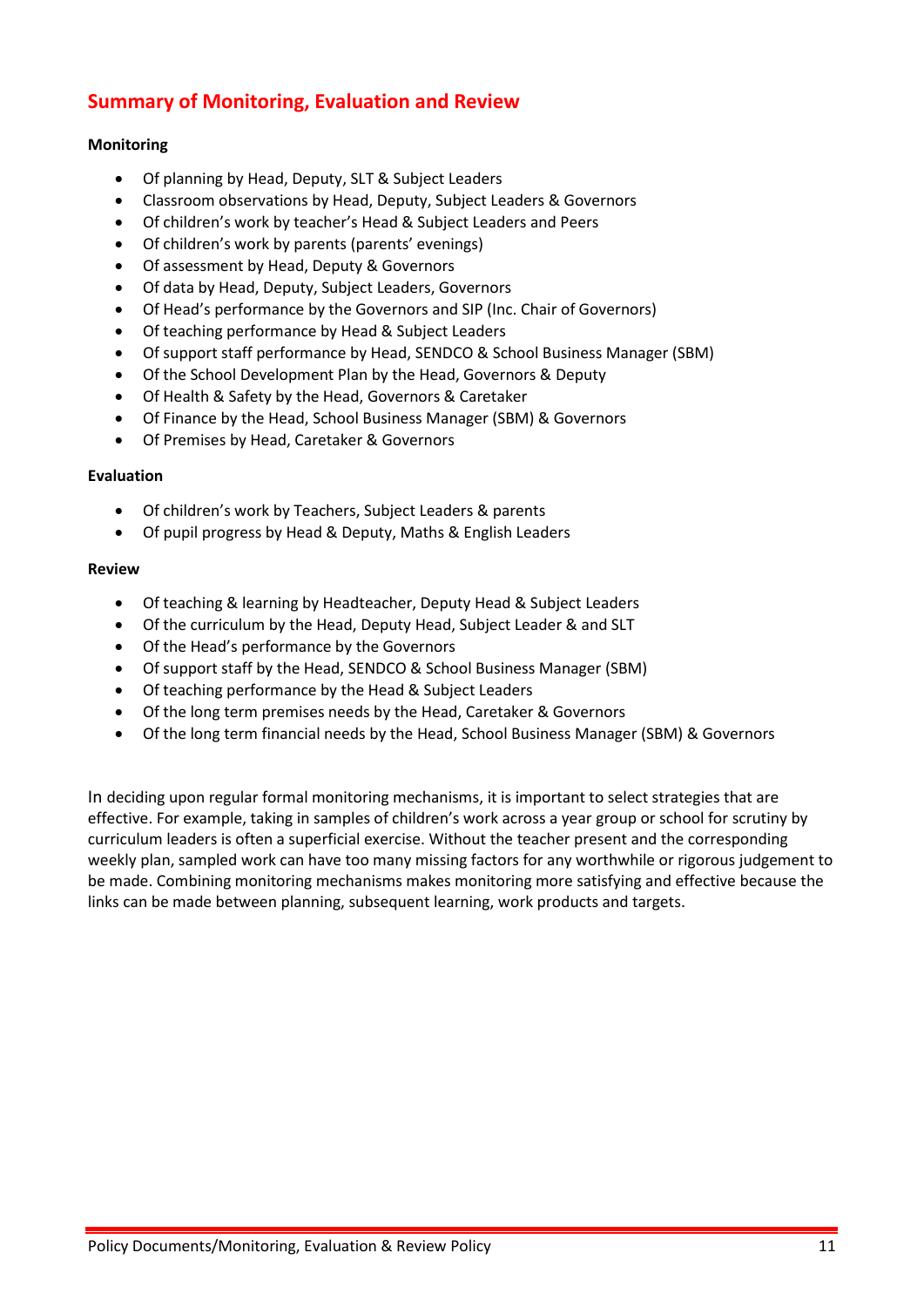# <span id="page-11-0"></span>**Appendix 1**

#### <span id="page-11-1"></span>**Observation Guidance**

At Wallace Fields, our observations are intended to assist the process of school improvement and professional development. They are conducted in a positive manner which seeks to acknowledge good practice, whilst identifying areas for support and development.

There are six types of observations from which form part of our annual cycle:

- 1. Observations are part of performance management involving team leaders observing members of their team. The focus for these relates to the objectives highlighted during the objective setting meetings. Copies of this are kept by the team leaders, reviewee and Headteacher.
- 2. Observations by subject leaders. These are used to increase awareness of the progress and delivery of their subject across the school and specifically the standards which children are achieving. They have an agreed focus, which is linked, to either whole school or year targets and / or school development plan priorities. Copies of observations are kept by the class teacher, subject leader and Headteacher. {The Headteacher and SLT will conduct a series of joint observations with subject co-ordinators to establish sharpness of approach and uniformity of approach}.
- 3. Classroom visits by the Headteacher and Deputy. These provide snapshots of specific priorities as identified. They are designed to help the Headteacher keep informed about standards of teaching and learning, the implementation of policy and what's going on in school generally. A report will be provided for staff.
- 4. Observations of ECTs. This forms part of their induction programme and is carried out by the Deputy Head. Copies of recording sheets are kept by the ECT, Deputy Head and Headteacher.
- 5. Observations by Governing Body. Following the agreed code of practice, Governors visit a selection of year groups to up date them on current practice in a subject or others school policies according to an agreed focus. The information gained is fed back to the Governing Body. A record of all governor visits and observations is kept on the One Drive.

There are differences between different types of observation and recording, storing and sharing information. However, there are some common principles:

- We embrace the opportunity to share good practice and support one another in our development
- Formal observation will not exceed 1 hour per term
- Feedback should be given as promptly as possible. Opportunity should be given for a professional discussion to take place following feedback that includes the views of the observed person.
- Any written information should be kept confidential within agreed parameters
- Suggestions for development should be accompanied by the identification of resources and support, where necessary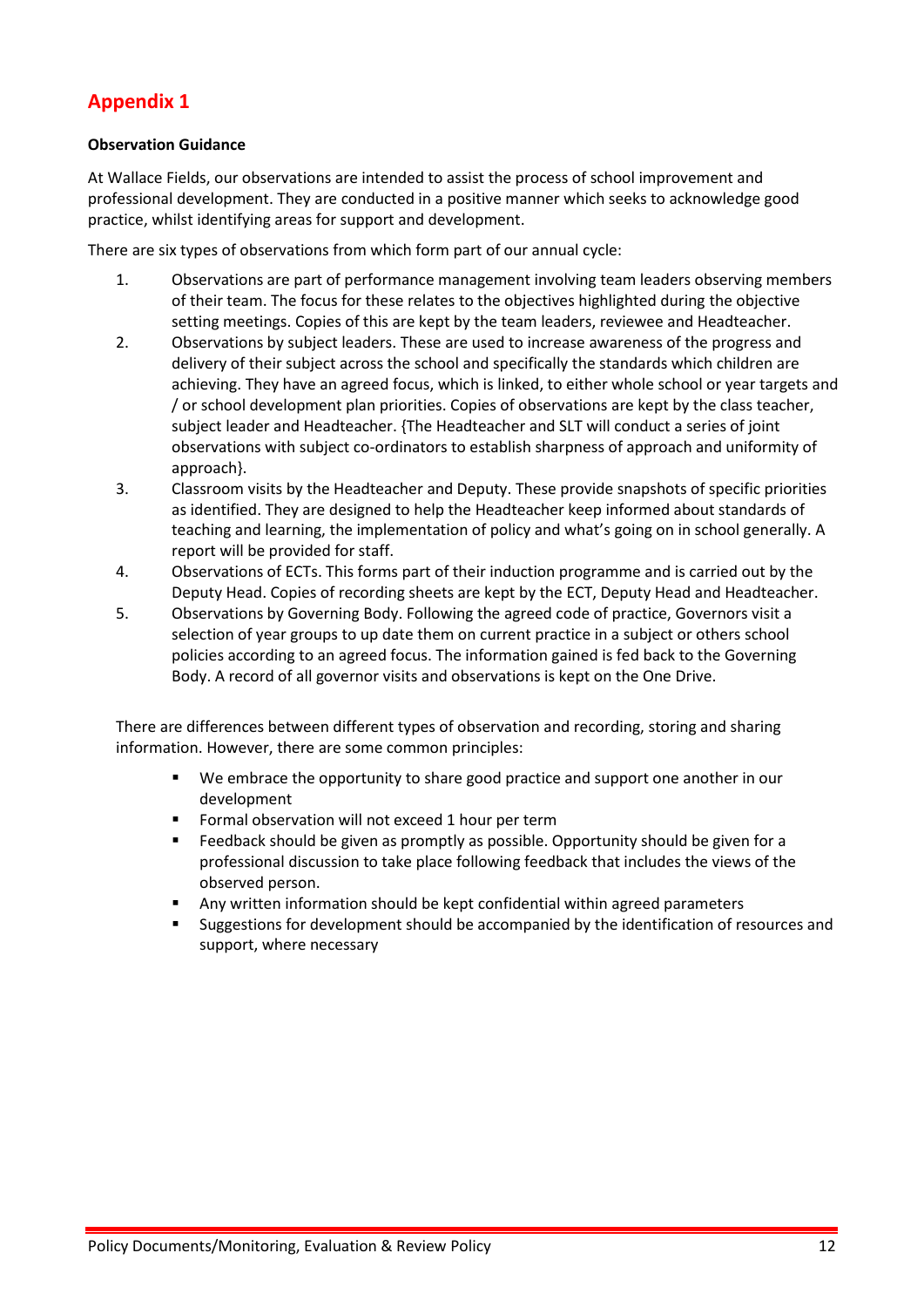|                       | <b>Lesson Observations</b>                                                               | <b>Monitoring Teacher Planning</b>                                                                                                                                                                                         | <b>Visiting Classrooms</b>                                                                                                    | <b>Book Scrutiny</b>                                                                                                                      |  |
|-----------------------|------------------------------------------------------------------------------------------|----------------------------------------------------------------------------------------------------------------------------------------------------------------------------------------------------------------------------|-------------------------------------------------------------------------------------------------------------------------------|-------------------------------------------------------------------------------------------------------------------------------------------|--|
| <b>Purpose</b>        | First hand observation of learning &<br>teaching (inc. learning walks)                   | To ensure that teachers are engaged<br>in effective & consistent lesson<br>preparation                                                                                                                                     | To provide feedback on the classroom<br>environment and the extent to which<br>it facilitates learning                        | To monitor the quality of pupil<br>written work                                                                                           |  |
| <b>Benefits</b>       | To identify good or better practice                                                      | Can take place outside of lesson time.                                                                                                                                                                                     | Can take place outside of lesson time.                                                                                        | Can take place outside of lesson time.                                                                                                    |  |
|                       | To provide feedback on areas of<br>agreed focus                                          | Planning is highly influential on lesson<br>quality.                                                                                                                                                                       | Possible to set up a more relaxed<br>dialogue" seen as less threatening"                                                      | To assess the standard of work in<br>comparison to national expectations                                                                  |  |
|                       | Quality assurance against Ofsted<br>criteria                                             | A focus for the implementation of<br>many whole school themes, clear<br>objectives, differentiation, cross<br>curricular links, etc.                                                                                       | Gives high profile to an important<br>influence on pupil learning.                                                            | With a carefully chosen sample, the<br>work of a wide range of students can<br>be sampled (gifted/talented, those<br>with SEN, boys, LAC) |  |
|                       |                                                                                          | To highlight year team strengths/<br>deficiencies in this area                                                                                                                                                             |                                                                                                                               | To appreciate the extent to which<br>planning and lesson delivery is<br>impacting learning                                                |  |
|                       |                                                                                          |                                                                                                                                                                                                                            |                                                                                                                               | Could be linked to a supplementary<br>exercise that involves discussions<br>with pupils.                                                  |  |
| <b>Barriers to be</b> | Time intensive in lesson time,                                                           | School expectations need to be clear:                                                                                                                                                                                      | Whereas the observer might feel that                                                                                          | This technique does not facilitate an                                                                                                     |  |
| <b>Overcome</b>       | sometimes requiring cover.                                                               | are teachers to produce individual<br>plans to supplement those for the                                                                                                                                                    | this strategy is informal, the teacher<br>in question might not view it this                                                  | appreciation of lesson outcomes for<br>subjects                                                                                           |  |
|                       | If observer is a subject leader (and<br>not SLT) lines of accountability can be<br>weak. | medium term?                                                                                                                                                                                                               | way! The status of the session (with                                                                                          | To work well, the background/prior                                                                                                        |  |
|                       |                                                                                          | The teacher might not be directly<br>responsible for the production of<br>these medium term plans.<br>Subject leaders need to establish a<br>good relationship with the teacher in<br>order to earn the right to establish | notes to be taken, formal feedback<br>given) needs to be made clear.                                                          | attainment of the pupils needs to<br>accompany the book work.                                                                             |  |
|                       | Sensitivity needs to be shown during<br>feedback.                                        |                                                                                                                                                                                                                            | A poor environment might be down<br>to deficiencies in the school fabric<br>that is outside of the control of the<br>teacher. |                                                                                                                                           |  |
|                       | Training required in observational<br>techniques.                                        |                                                                                                                                                                                                                            |                                                                                                                               |                                                                                                                                           |  |
|                       | Reticence/ nervousness for the<br>person being observed.                                 | this kind of dialogue                                                                                                                                                                                                      |                                                                                                                               |                                                                                                                                           |  |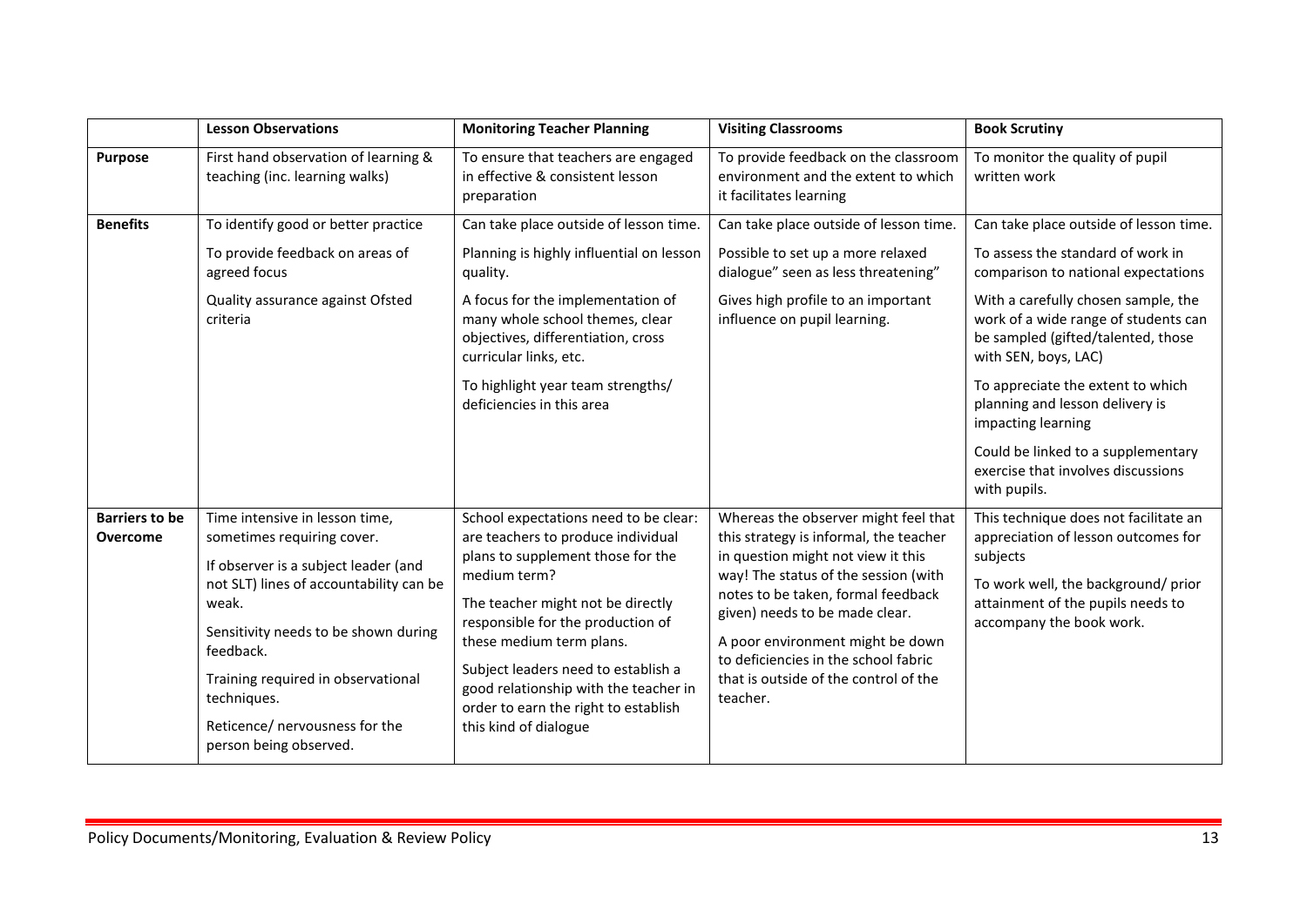|                                  | <b>Lesson Observations</b>                                                                                                                                                                                                                                                                              | <b>Monitoring Teacher Planning</b>                                                                                                                                                                                                               | <b>Visiting Classrooms</b>                                                                                                                                                                                                                                                                | <b>Book Scrutiny</b>                                                                                                                                                                                                                                                                                                    |
|----------------------------------|---------------------------------------------------------------------------------------------------------------------------------------------------------------------------------------------------------------------------------------------------------------------------------------------------------|--------------------------------------------------------------------------------------------------------------------------------------------------------------------------------------------------------------------------------------------------|-------------------------------------------------------------------------------------------------------------------------------------------------------------------------------------------------------------------------------------------------------------------------------------------|-------------------------------------------------------------------------------------------------------------------------------------------------------------------------------------------------------------------------------------------------------------------------------------------------------------------------|
| <b>Support</b><br><b>Needed</b>  | A whole school commitment to the<br>role of the leaders in the observation<br>process.<br>A whole school commissioning for<br>subject leaders to focus on a<br>particular aspect of teaching /<br>learning, i.e. maths, science<br>investigations                                                       | A whole school commitment to this<br>process, in particular a shared<br>understanding about the<br>responsibilities of the year group and<br>the teacher with respect to the<br>production of planning documents                                 | A structure within which this informal<br>visitation takes place.<br>Whole school guidance / expectations<br>regarding classroom display / layout<br>Funding and / or classroom support<br>to bring about changes<br>Good role models                                                     | Once again SLT will need to set up a<br>whole school climate that allows the<br>subject leader to undergo intimate<br>monitoring of this nature<br>A whole school procedure that<br>results in a streamlined focused<br>exercise.                                                                                       |
| <b>Focus</b><br><b>Questions</b> | Do the lessons:<br>Show clear evidence of planning?<br>Show an appropriate rapport<br>between teacher and pupil?<br>Show that the teacher has a sound<br>command of the subject matter?<br>Demonstrate appropriate pace and<br>challenge?<br>Result in the achievement of clear<br>learning objectives? | Do the plans:<br>Identify clear learning objectives?<br>Show differentiation and suggest an<br>appropriate range of resources?<br>Identify cross curricular links?<br>Show imaginative, inspiring activities<br>that are realistic and relevant? | Do displays reflect the topic that is<br>currently being taught?<br>Is the environment stimulating?<br>Is the classroom arranged to facilitate<br>learning at appropriate levels?<br>Can children access the resources<br>easily and re these adequately/<br>appropriate to the activity? | Is the marking purposeful and does it<br>provide targets to help the child<br>improve?<br>Is the work of quality and meeting<br>appropriately challenging but realistic<br>targets for the child?<br>Is planned work evidenced in student<br>outcomes?<br>Is there evidence of variety in work<br>and teaching methods? |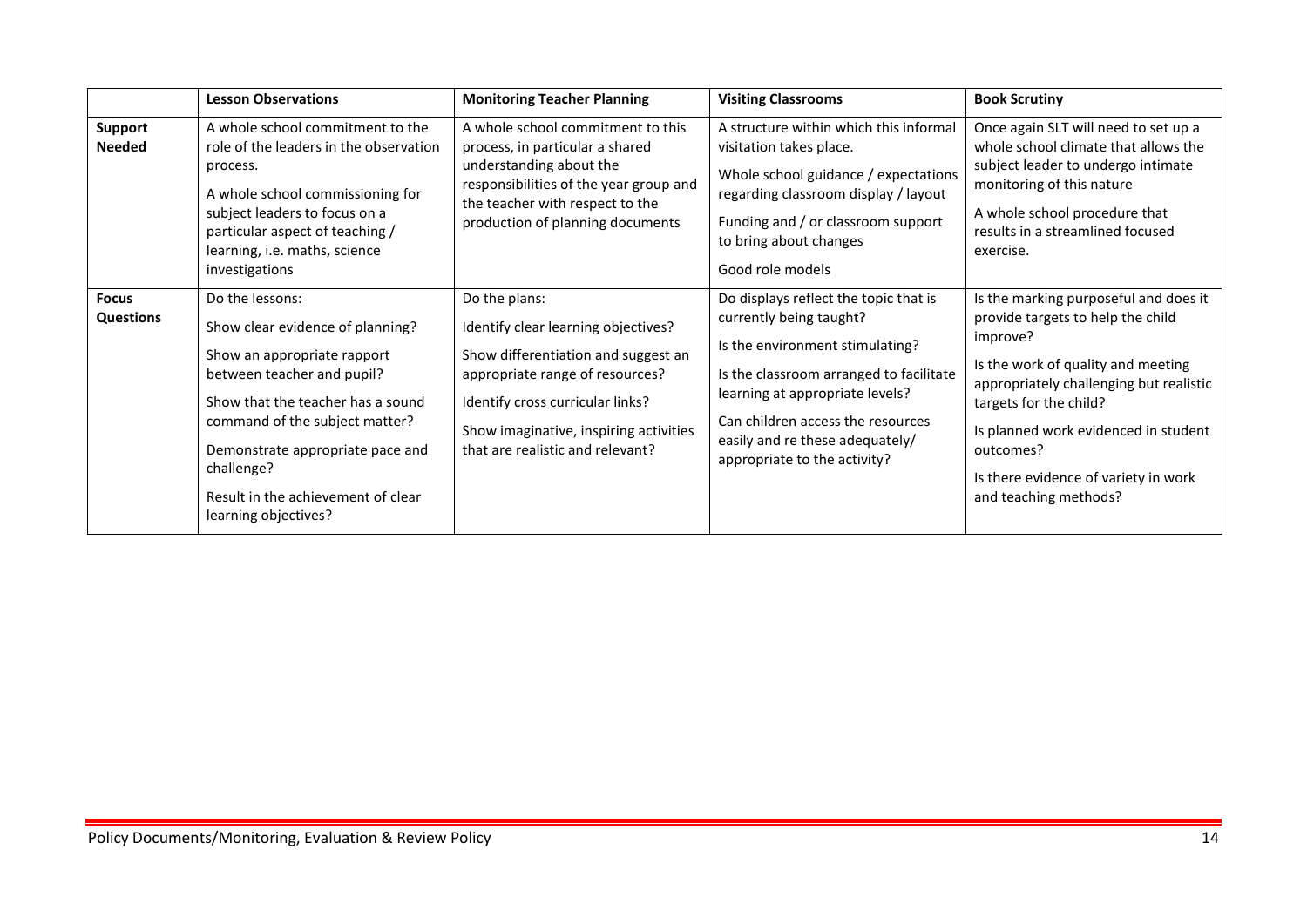| <b>BOOK LOOK</b>  |                       | Subject/Topic:                                                                                                                                  | <b>Subject Leader:</b>                                                            |                                                  | Date: _______________                                                                                          | Book look completed by: ___________                                                                       |                                                                       |
|-------------------|-----------------------|-------------------------------------------------------------------------------------------------------------------------------------------------|-----------------------------------------------------------------------------------|--------------------------------------------------|----------------------------------------------------------------------------------------------------------------|-----------------------------------------------------------------------------------------------------------|-----------------------------------------------------------------------|
|                   | <b>CT</b><br>or<br>GT | <b>Presentation</b><br>LO/date underlined/neat - no loose sheets/well<br>organised/tidy, paragraphs, photos/ columns for maths/<br>space filled | <b>Marking</b><br>codes<br>gr.sp.t. etc.<br>according to school<br>marking policy | <b>Feedback</b><br>Ticks, comments,<br>notes, VF | <b>Scaffold &amp;</b><br><b>Challenge</b><br>Success checkers, wordlists, challenges,<br>chilli challenge etc. | <b>Editing /</b><br>reasoning<br>Purple pens of power, self-<br>correction, self-editing, peer<br>marking | <b>Evidence of</b><br>progress<br>Evident through the book over time. |
| Year 3            |                       |                                                                                                                                                 |                                                                                   |                                                  |                                                                                                                |                                                                                                           |                                                                       |
|                   |                       |                                                                                                                                                 |                                                                                   |                                                  |                                                                                                                |                                                                                                           |                                                                       |
| Year 4            |                       |                                                                                                                                                 |                                                                                   |                                                  |                                                                                                                |                                                                                                           |                                                                       |
|                   |                       |                                                                                                                                                 |                                                                                   |                                                  |                                                                                                                |                                                                                                           |                                                                       |
| Year 5            |                       |                                                                                                                                                 |                                                                                   |                                                  |                                                                                                                |                                                                                                           |                                                                       |
|                   |                       |                                                                                                                                                 |                                                                                   |                                                  |                                                                                                                |                                                                                                           |                                                                       |
| Year <sub>6</sub> |                       |                                                                                                                                                 |                                                                                   |                                                  |                                                                                                                |                                                                                                           |                                                                       |
|                   |                       |                                                                                                                                                 |                                                                                   |                                                  |                                                                                                                |                                                                                                           |                                                                       |
| <b>Summary</b>    |                       | Feedback: (3-4 key positives)                                                                                                                   |                                                                                   |                                                  |                                                                                                                |                                                                                                           |                                                                       |
| and<br>feedback   |                       | Development Points (2-3 key points):                                                                                                            |                                                                                   |                                                  |                                                                                                                |                                                                                                           |                                                                       |
| Book look 2021    |                       | Shared/staff/observation and monitoring /monitoring / book look 2021Office: please scan and save to book looks 2021 and subject leaders P       |                                                                                   |                                                  |                                                                                                                |                                                                                                           |                                                                       |